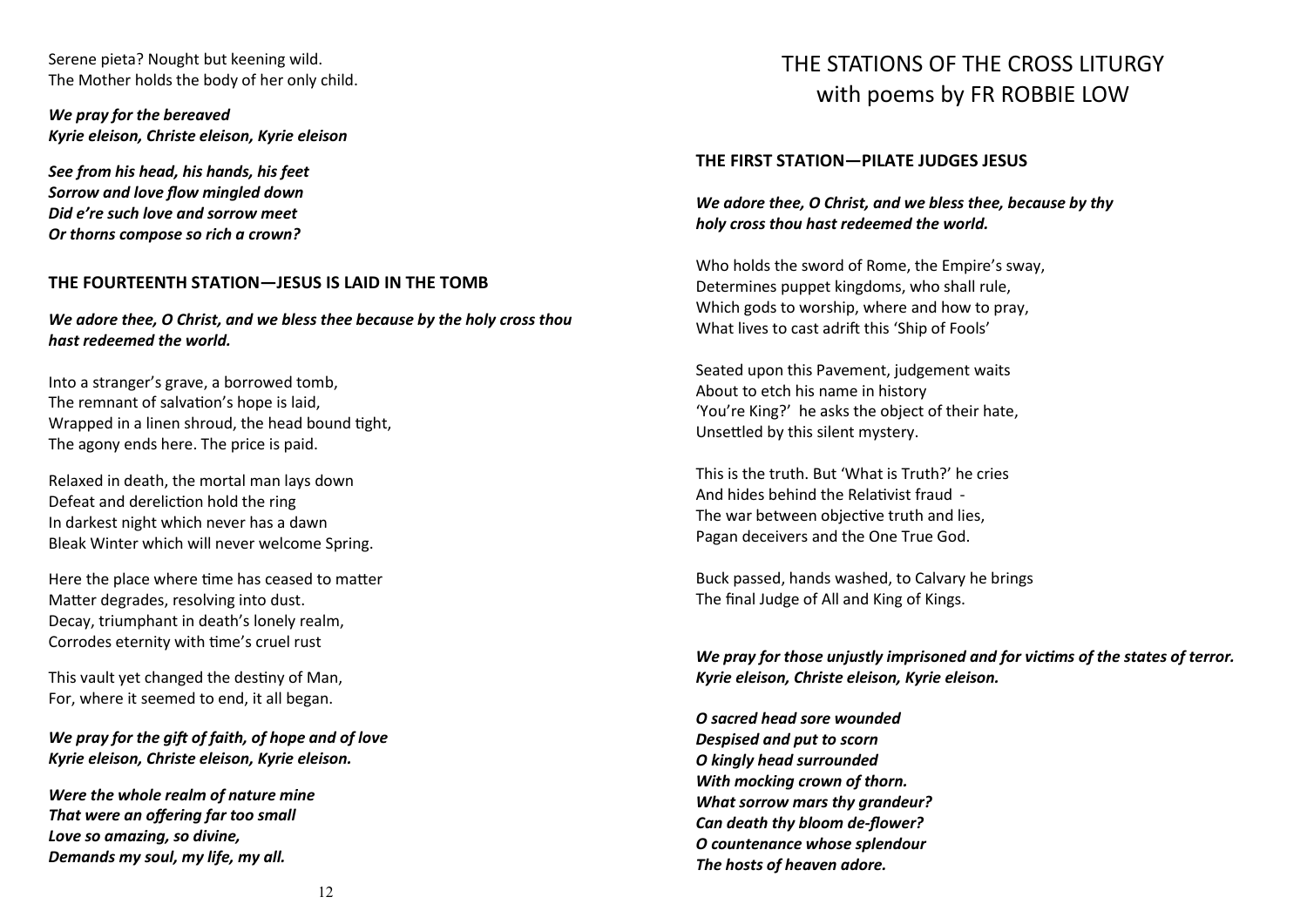## **THE SECOND STATION—JESUS TAKES UP HIS CROSS**

*We adore thee, O Christ, and we bless thee, because by thy holy cross thou hast redeemed the world.*

How light it hangs around your neck And sparkles in the noon day sun This engine of Man's cruelty Death Row's own sacred jewellery The crossroads of Eternity The shadow over Calvary Where victory was won.

No silver in His hands he bears But heavy, splintered, rough- hewn wood Into His shoulder carves the groove No resurrection can remove The wounded corpus that will prove The sacrifice that is God's love This Friday we call Good.

# *We pray for the witness of the Church. Kyrie eleison, Christe eleison, Kyrie eleison.*

*Thy beauty, long-desirèd Hast vanished from our sight Thy power is all expirèd And quenched the Light of Light. Ah me! For whom thou diest Hide not so far thy grace Show me, O love most highest, The brightness of thy face.*

## **THE THIRD STATION—JESUS FALLS FOR THE FIRST TIME**

*We adore thee, O Christ, and we bless thee, because by thy holy cross thou hast redeemed the world.*

The noontide sun wears widow's weeds, caparisoned in midnight's deepest black.

The freedom Lamb, God's only Son, is sacrificed, this blood-stained Paschal moon

The Temple's curtain ripped, the sanctuary exposed, the Presence self-removed.

Across the ancient valleys and Mount Olivet deep stirring in the tombs.

All bleak on earth, whilst fools stand stunned in Satan's rotten maw of death and sin

By Cross condemned. God's life, invincible in Christ, begins the Harrowing.

*We pray for all those who die in faith Kyrie eleison, Christe eleison, Kyrie eleison*

*Forbid it, Lord, that I should boast Save in the death of Christ my God All the vain things that charm me most I sacrifice them to his blood.*

#### **THIRTEENTH STATION—JESUS IS TAKEN DOWN FROM THE CROSS**

## *We adore thee, O Christ, and we bless thee because by thy holy cross thou hast redeemed the world.*

Was it for this the Angel overtook me And bade me bear this last of David's line? Was it for this the shepherds came rejoicing, The star-led chieftains knelt before His sign?

Was it for this the old man in the Temple Cradled Him close and spoke of my hearts grief? We fled the swords of Herod into Egypt, Long years of exile, struggle for belief?

Was it for this, obscurity returning, The long and weary way. The Gospel road? Dark sorrows' path, this sacrificial hilltop, Pierced side from which salvation's blood has flowed?

2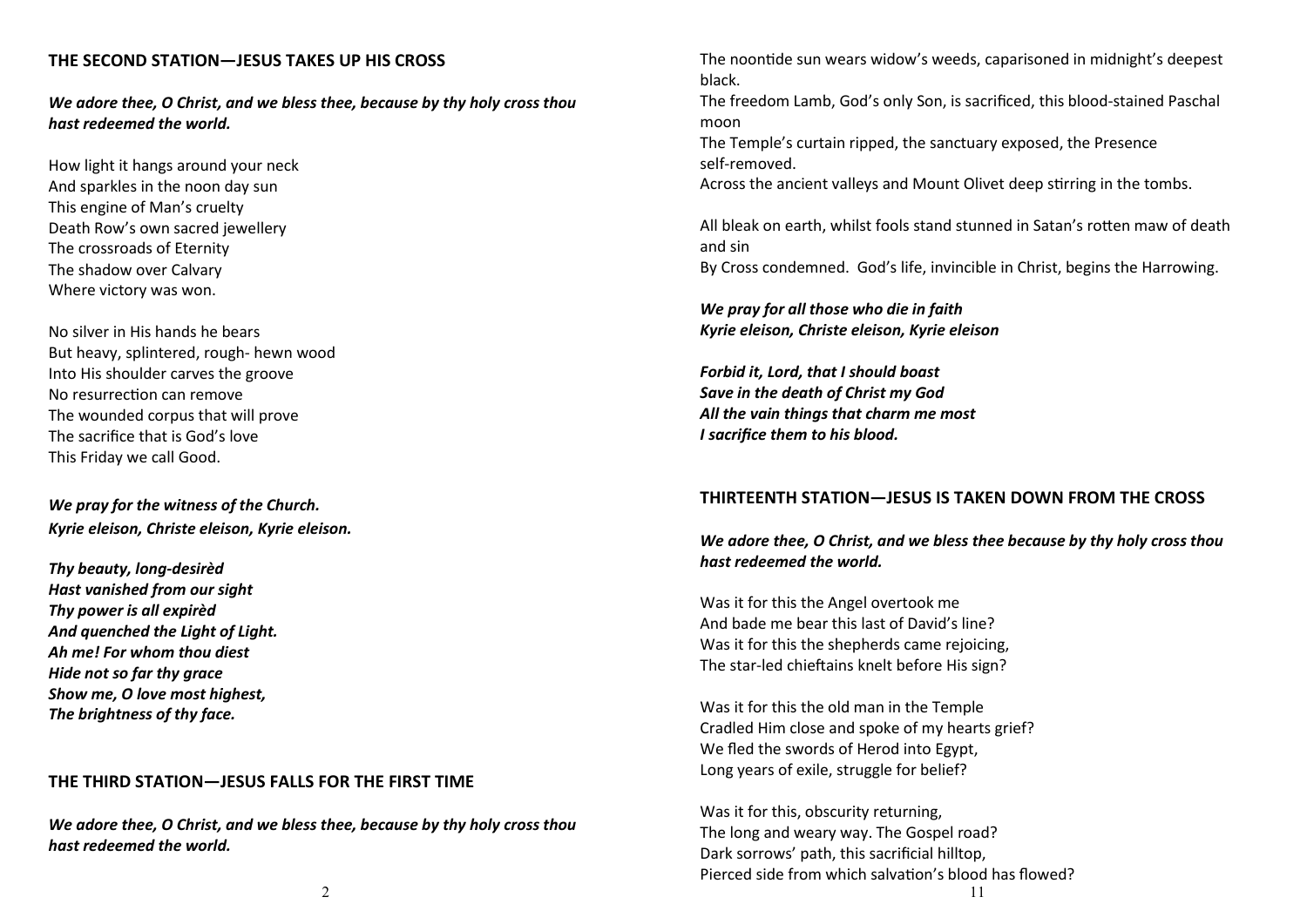The shattered wrists won't haul him Up for another breath To gasp some words of comfort From suffocating death

The ankles, bust and bleeding, On which no man can stand To look across the valley And see the Promised Land

Here on Mount Moriah They slew the Son of Man.

*We thank God for the sacrifice of his love. Kyrie eleison, Christe eleison, Kyrie eleison*

*When I survey the wondrous cross On which the Prince of glory died My richest gain I count but loss And pour contempt on all my pride.*

## **THE TWELFTH STATION—JESUS DIES ON THE CROSS**

*We adore thee, O Christ, and we bless thee because by thy holy cross thou hast redeemed the world.*

The demons squeal in ecstasy at this dark triumph of their rebel lord Into the hands of death surrendered is the sovereign heir and God's own Son, Who gambled all upon this hilltop sacrifice to save the son of Man. Fell halls of Hell re-echo to the jeers at love and mercy now undone.

Beneath the broken Corpus weep the faithful few, hopes dashed and future fled,

Courtiers of this their Sovereign Lord, so cruelly crowned and Kingdom never come.

King Shepherd, scattered flock, abandoned God, passes the portal of the dead. The Light of light extinguished and the Word that spoke Creation now struck dumb

We, the sin-sick, sorry heirs of Adam's fall Watch this Man of Sorrows go the way He must Look down from rooftops on this chequerboard of fate This boiling cauldron of Satanic hate This poisoned tide of evil in full spate Where history's pawns reduce its King to 'mate' This beaten Saviour, toppled in the dust.

Sprawled in the street, this second Adam fallen Flung earthward by God's love and Mankind's sin, Whose weight upon the gallows He will bear. This dust, that made all dust, returning there Moriah, where the Son of Man was spared This thicket where the sacrifice is snared Beyond the gates of death to victory win

## *We pray for all those who carry the weight. Kyrie eleison, Christe eleison, Kyrie eleison.*

*I pray thee, Jesus, own me, Me, shepherd good, for thine Who to thy fold has won me And fed with truth divine. Me guilty, me refuse not Incline thy face to me This comfort that I lose not On earth to comfort thee.*

## **THE FOURTH STATION—JESUS MEETS HIS MOTHER**

# *We adore thee, O Christ, and we bless thee, because by thy holy cross thou hast redeemed the world.*

And has it come to this, blest Mother of the Manger child That we should meet upon this road of death? And you should dare to hold me in your arms As once, so long ago, you did in flight Sought refuge from these self-same swords now drawn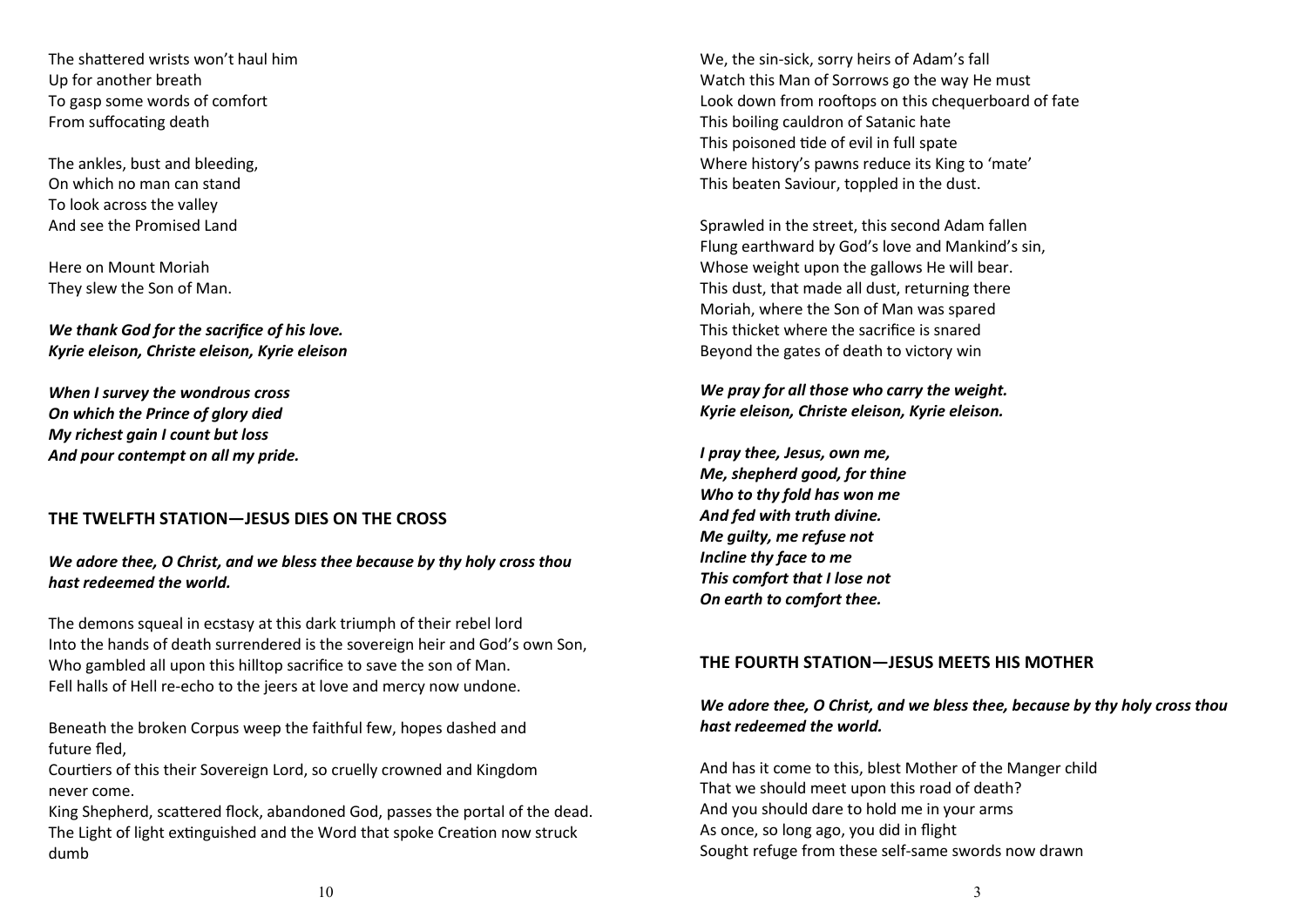To hunt me down and pierce your very heart As Simeon foretold in Temple years gone by.

This is the long road home on Sorrow Street. You brought me here, now you will see me hence To scaffolds foot and, from despite of Hell, (The rusted bolts of Heaven's gates, blood-loosed,) Hold me again. And I shall lift you high, As, down all ages yet to come, you will Present me still to worlds as yet unborn

*We pray for our mothers, for mother Church, for the Mother of us all. Kyrie eleison, Christe eleison, Kyrie eleison.*

*In thy most bitter passion My heart to share doth cry With thee for my salvation Upon the cross to die. Ah! Keep my heart thus movèd To stand thy cross beneath To mourn thee, well-belovèd Yet thank thee for thy death.*

#### **THE FIFTH STATION—SIMON OF CYRENE**

#### *We adore thee, O Christ, and we bless thee, for by thy holy cross thou hast redeemed the world.*

'We beat him senseless, half the night, thorn- crowned him at the break of day. The Jew has staggered, stumbled, fallen. Now we need a strongish bloke. Grab that big Jew to bear his weight and walk with him his lonely way. Libyan? Perfect! A black-arsed Jew !' - a last imperial racist joke.

And so from out the crowd I took my place, shouldered the fallen beam. Each step an agony for Him, I saw the faces of mankind That lined death row and wept or jeered or silent stood as if in dream He staggered still, the loss of blood, parched, torn, delirious and blind.

Strip down the altar ! Strip the sacrifice ! Death's not enough, we needs humiliate. Naked you came here. Naked you return. What holds you now is not your mother's arms.

Dice for the seamless Signal of unity The beauty we see, your faithful will rend. Rags of poverty Robes of majesty All, at the last, will hail the Son of Man.

Spear of Longinus Piercing God's heart.

*We pray for those whose dignity is distressed Kyrie eleison, Christe eleison, Kyrie eleison*

*O dearly, dearly he has loved And we must love him too And trust in his redeeming blood And try his works to do.*

#### **THE ELEVENTH STATION—JESUS IS NAILED TO THE CROSS**

## *We adore thee, O Christ, and we bless thee, because by thy holy cross thou hast redeemed the world.*

Kind of Pilate to flog Him And have Him nailed up too They both increase the blood loss And leave death less to do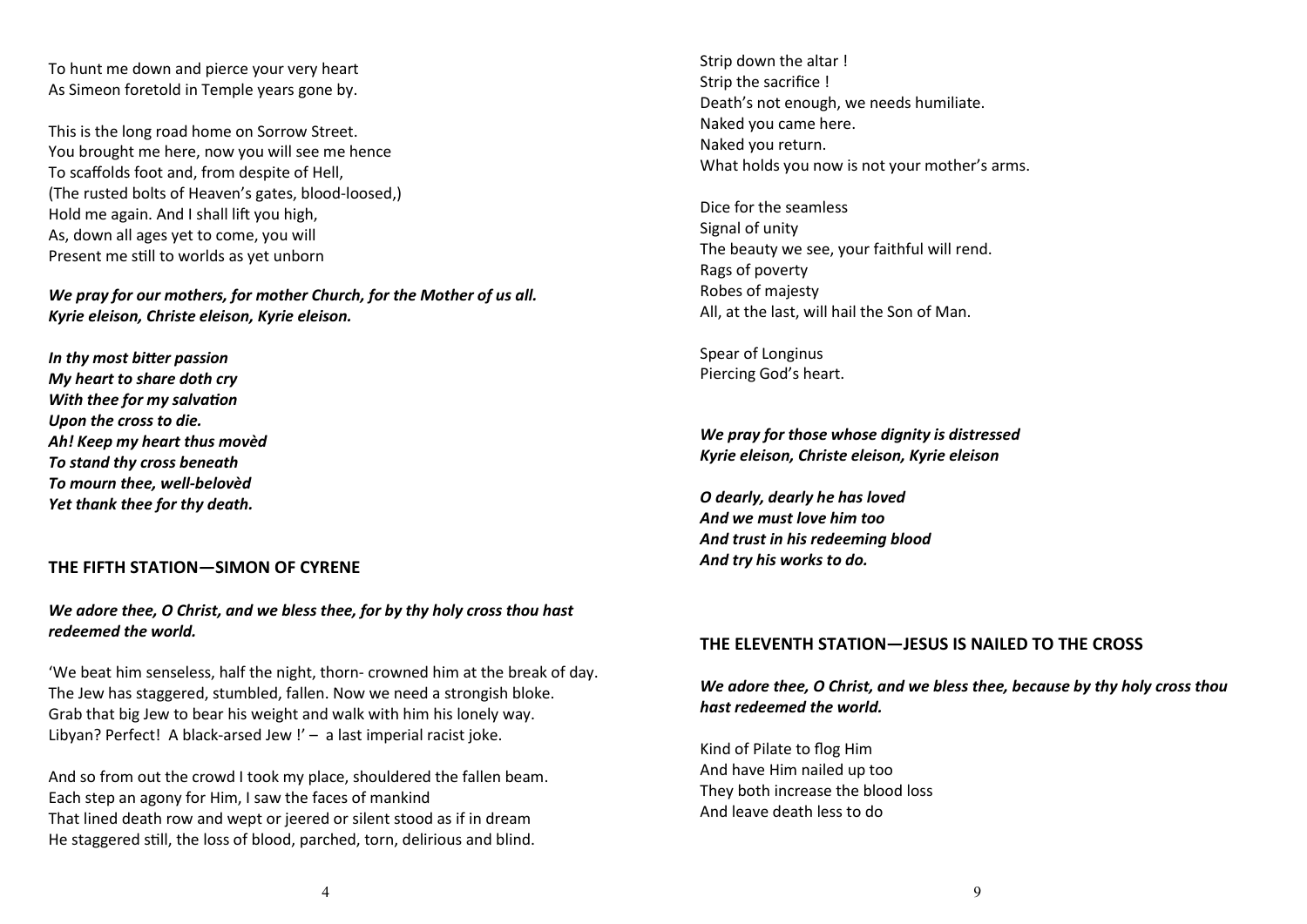## **THE NINTH STATION—JESUS FALLS FOR THE THIRD TIME**

*We adore thee, O Christ, and we bless thee, because by thy holy cross thou hast redeemed the world.*

'Dust thou art and unto dust…' So runs the Lenten roundelay We are the debris of dead stars So long ago, so far away.

Yet, animated by the Word And Spirit breathed and then, by Christ, Allowed the husbandry and fruit Of all but one in Paradise

In dust the Lord kneels, as before, Him who, alone, should be adored, Upon unyielding earthen floor And Cherubim put up their sword

The Cross in view, the hill awaits Who holds the key to Eden's gates.

*We pray for those who kneel in the dust with Jesus Kyrie eleison, Christe eleison, Kyrie eleison*

*There was no other good enough To pay the price of sin He only could unlock the gates Of heaven and let us in.*

#### **THE TENTH STATION—JESUS IS STRIPPED OF HIS GARMENTS**

*We adore thee, O Christ, and we bless thee, because by thy holy cross thou hast redeemed the world.*

I saw the world as only He could see - loves – hates - indifference. I walked with Him where no-one else has walked to pay sin's bloody price On summit bleak where scorching sun and racking pain brook no pretence And watched Him hang and rock and gasp and bleed - and promise Paradise

Now, in my dotage, with my sons at Mass in Faith's Community I bear the Cross and walk once more beside the Lamb of Calvary.

*We pray for all those who come to the aid of the suffering Kyrie eleison, Christe eleison, Kyrie eleison.*

*My days are few, O fail not With thine immortal power To hold me that I quail not In death's most fearful hour That I may fight befriended And see in my last strife To me thine arms extended Upon the cross of life.*

#### **THE SIXTH STATION—VERONICA WIPES THE FACE OF JESUS**

## *We adore thee, O Christ, and we bless thee, because by thy holy cross thou hast redeemed the world.*

Risking the spear points, sharp swords' jeopardy, Breaches the crowd wall, stops the procession, Heart of compassion for this dying man Fearless, she kneels to wipe the face of God.

Down all the ages, image imprinted, Sister of Mercy to brother of Man, The very ikon, by which name we know her, Hands on the cloth to all who will follow

This Way of Sorrows, paved with injustice, Tortures the righteous at Satan's cruel whim. Crack in the faultline of merciless Man, Ikon of pity, Veronica kneels.